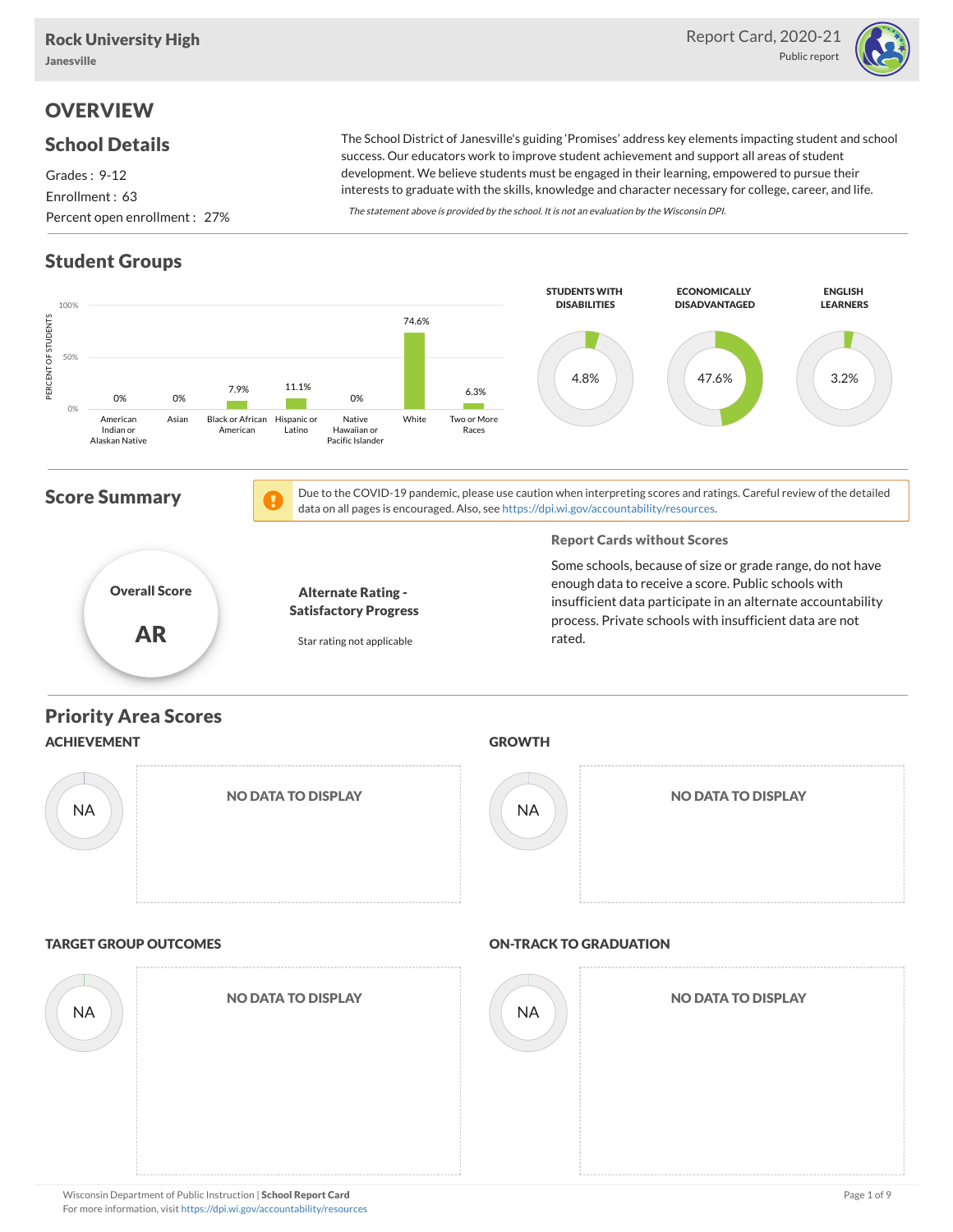

## ACHIEVEMENT

This priority area summarizes how this school's students performed on state assessments using a points-based proficiency system that gives partial credit for Basic test performance and extra credit for Advanced performance. The score is a multi-year average of English language arts and mathematics subscores.

#### Priority Area Score



#### Student Group Achievement, 2020-21 (for information only)

Group size is given in parentheses. Groups with fewer than 20 students are not displayed.

#### ENGLISH LANGUAGE ARTS

|       |             |      | Point change from<br>prior year |       |         |      | Point change from<br>prior year |
|-------|-------------|------|---------------------------------|-------|---------|------|---------------------------------|
|       |             |      |                                 |       |         |      |                                 |
|       |             |      |                                 |       |         |      |                                 |
| White | (32)        | 67.2 |                                 | White | (32)    | 60.9 |                                 |
|       |             |      |                                 |       |         |      |                                 |
|       |             |      |                                 |       |         |      |                                 |
|       | $\mathbf 0$ | 100  |                                 |       | $\circ$ | 100  |                                 |

#### Performance Levels by Year

These graphs show school-wide percentages and group sizes of students performing at each level.

#### ENGLISH LANGUAGE ARTS



#### **MATHEMATICS**

**MATHEMATICS** 



Wisconsin Department of Public Instruction | School Report Card Page 2 of 9 and 2 of 9 and 2 of 9 and 2 of 9 and 2 of 9 and 2 of 9 and 2 of 9 and 2 of 9 and 2 of 9 and 2 of 9 and 2 of 9 and 2 of 9 and 2 of 9 and 2 of 9 and For more information, visit <https://dpi.wi.gov/accountability/resources>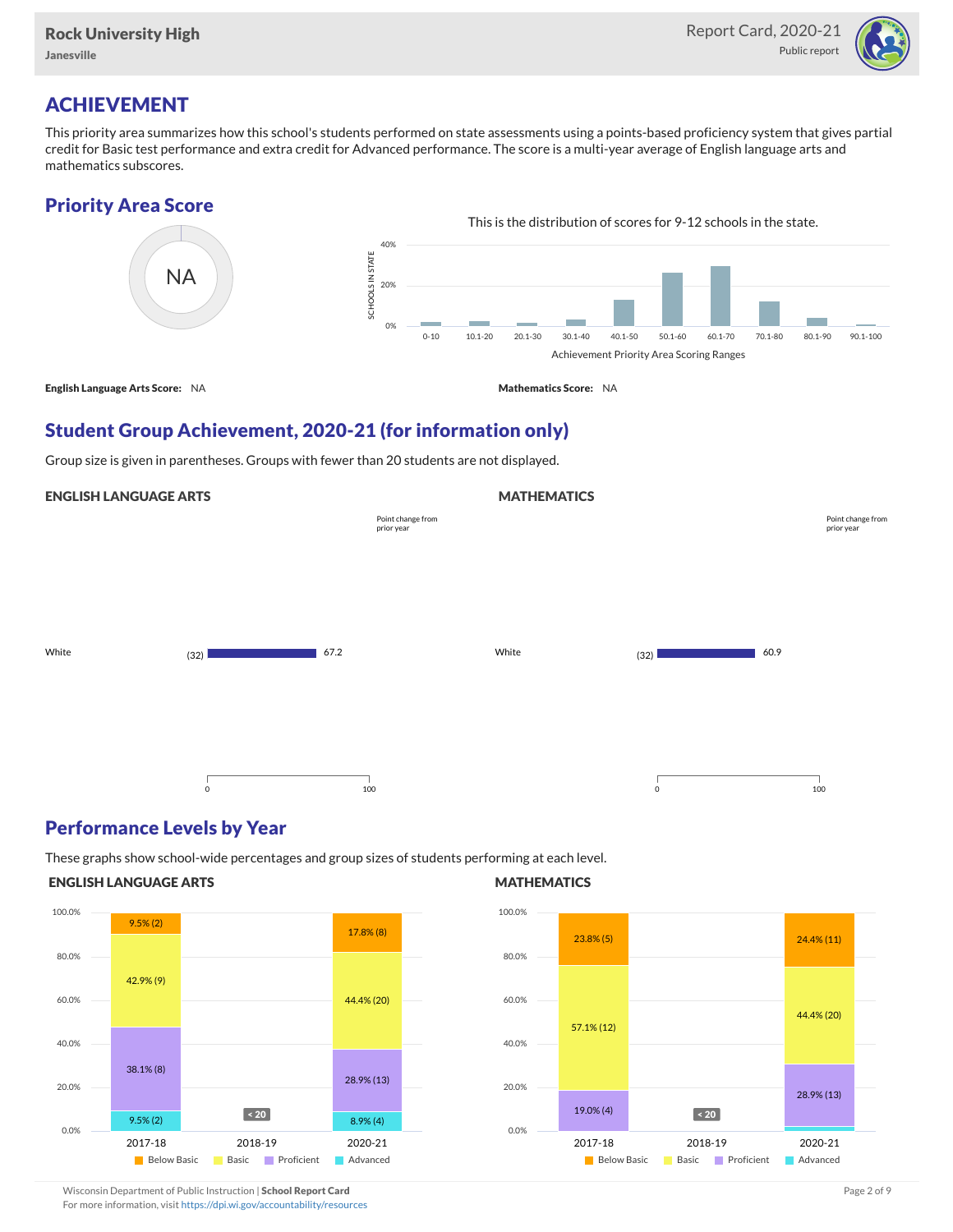

## ACHIEVEMENT - ADDITIONAL INFORMATION

The data on this page is for information only.

NA

## Test Participation Rates, 2020-21

#### ENGLISH LANGUAGE ARTS

All students

100.0%

**MATHEMATICS** 

All students 100.0%

Lowest-participating group:

NA

Student Group Performance Levels by Year

Lowest-participating group:

Groups with any full academic year students in tested grades are shown.

#### ENGLISH LANGUAGE ARTS

|                                   |                  | 2017-18              |            |              |                |                  | 2018-19   |            |                      |                |                  | 2020-21   |            |                      |                |
|-----------------------------------|------------------|----------------------|------------|--------------|----------------|------------------|-----------|------------|----------------------|----------------|------------------|-----------|------------|----------------------|----------------|
|                                   | Tested<br>Total# | Advanced             | Proficient | <b>Basic</b> | Below<br>Basic | Tested<br>Total# | Advanced  | Proficient | Basi<br>$\Omega$     | Below<br>Basic | Tested<br>Total# | Advancec  | Proficient | Basic                | Below<br>Basic |
| All Students: 9-12 State          | 190,484          | 8.7%                 | 34.2%      | 32.2%        | 24.9%          | 190,984          | 8.3%      | 32.5%      | 32.2%                | 26.9%          | 167,122          | 6.8%      | 32.4%      | 34.4%                | 26.4%          |
| <b>All Students</b>               | 21               | 9.5%                 | 38.1%      | 42.9%        | 9.5%           | $\sim 20$        | $\star$   | $\star$    | $\star$              | $\star$        | 45               | 8.9%      | 28.9%      | 44.4%                | 17.8%          |
| American Indian or Alaskan Native | $\angle 20$      | $\ddot{}$            | $\star$    | $\star$      | $\star$        | $\angle 20$      | $\star$   | $\star$    | $\ddot{\phantom{1}}$ | $\star$        | $\mathbf 0$      | <b>NA</b> | <b>NA</b>  | <b>NA</b>            | <b>NA</b>      |
| <b>Black or African American</b>  | $\mathbf 0$      | <b>NA</b>            | <b>NA</b>  | <b>NA</b>    | <b>NA</b>      | $\Omega$         | <b>NA</b> | <b>NA</b>  | <b>NA</b>            | <b>NA</b>      | $\angle 20$      | $\star$   | $\star$    |                      |                |
| Hispanic or Latino                | $\angle 20$      | $\ddot{\phantom{1}}$ | $\star$    | $\star$      | $\star$        | $\Omega$         | <b>NA</b> | <b>NA</b>  | <b>NA</b>            | <b>NA</b>      | $\sim 20$        | $\star$   | $\star$    | $\ddot{\phantom{1}}$ |                |
| White                             | $\overline{20}$  | $\ddot{}$            | $\star$    | ٠            | $\star$        | $\angle 20$      | $\star$   | $\star$    | $\star$              | $\star$        | 32               | 9.4%      | 31.3%      | 43.8%                | 15.6%          |
| Two or More Races                 | $\sim 20$        | $\ddot{}$            | $\star$    | $\star$      | $\star$        | $\Omega$         | <b>NA</b> | <b>NA</b>  | <b>NA</b>            | <b>NA</b>      | $\angle 20$      | $\star$   | $\star$    |                      |                |
| <b>Economically Disadvantaged</b> | $\angle 20$      | $\ddot{}$            | $\star$    | $\star$      | $\star$        | $\angle 20$      | $\star$   | $\star$    | $\ddot{\phantom{1}}$ | $\star$        | $\angle 20$      | $\star$   | $\star$    | $\ddot{\phantom{1}}$ |                |
| English Learners                  | $\Omega$         | <b>NA</b>            | <b>NA</b>  | <b>NA</b>    | <b>NA</b>      | $\Omega$         | <b>NA</b> | <b>NA</b>  | <b>NA</b>            | <b>NA</b>      | $\angle 20$      | $\star$   | $\star$    |                      |                |
| <b>Students with Disabilities</b> | $\sim 20$        | $\star$              | $\star$    | $\star$      | $\star$        | $\mathbf 0$      | <b>NA</b> | <b>NA</b>  | <b>NA</b>            | <b>NA</b>      | $\sim 20$        | $\star$   | $\star$    | $\star$              |                |

#### **MATHEMATICS**

| 2017-18                           |                  |           |            |           |                | 2018-19          |           |            |                      |                | 2020-21          |           |            |                      |                    |
|-----------------------------------|------------------|-----------|------------|-----------|----------------|------------------|-----------|------------|----------------------|----------------|------------------|-----------|------------|----------------------|--------------------|
|                                   | Tested<br>Total# | Advanced  | Proficient | Basic     | Below<br>Basic | Tested<br>Total# | Advanced  | Proficient | Basic                | Below<br>Basic | Tested<br>Total# | Advanced  | Proficient | Basic                | <b>Below Basic</b> |
| All Students: 9-12 State          | 190,833          | 9.9%      | 29.3%      | 29.0%     | 31.8%          | 191,249          | 9.7%      | 27.8%      | 28.6%                | 33.9%          | 167,297          | 6.2%      | 27.7%      | 29.8%                | 36.3%              |
| <b>All Students</b>               | 21               | 0.0%      | 19.0%      | 57.1%     | 23.8%          | $\sim 20$        | $\star$   | $\star$    | $\ddot{\phantom{1}}$ | $\star$        | 45               | 2.2%      | 28.9%      | 44.4%                | 24.4%              |
| American Indian or Alaskan Native | $\sim 20$        | $\ddot{}$ | $\star$    | $\star$   | $\star$        | $\angle 20$      | $\star$   | $\star$    | $\ddot{}$            | $\star$        | $\mathbf 0$      | <b>NA</b> | <b>NA</b>  | <b>NA</b>            | <b>NA</b>          |
| <b>Black or African American</b>  | $\mathbf 0$      | <b>NA</b> | <b>NA</b>  | <b>NA</b> | <b>NA</b>      | $\Omega$         | <b>NA</b> | <b>NA</b>  | <b>NA</b>            | <b>NA</b>      | $\angle 20$      | $\star$   | $\star$    |                      |                    |
| Hispanic or Latino                | $\sim 20$        | $\ddot{}$ | $\star$    | $\star$   | $\star$        | $\Omega$         | <b>NA</b> | <b>NA</b>  | <b>NA</b>            | <b>NA</b>      | $\angle 20$      | $\star$   | $\star$    | $\ddot{\phantom{1}}$ |                    |
| White                             | $\angle 20$      | $\ddot{}$ | $\star$    | ٠         | $\star$        | $\angle 20$      | $\star$   | $\star$    | $\star$              | $\star$        | 32               | 0.0%      | 37.5%      | 46.9%                | 15.6%              |
| Two or More Races                 | $\sim 20$        | $\star$   | $\star$    | $\star$   | $\star$        | $\Omega$         | <b>NA</b> | <b>NA</b>  | <b>NA</b>            | <b>NA</b>      | $\angle 20$      | $\star$   | $\star$    | $\ddot{}$            |                    |
| <b>Economically Disadvantaged</b> | $\sim 20$        | $\star$   | $\star$    | $\star$   | $\star$        | $\sim 20$        | $\star$   | $\star$    | $\star$              | $\star$        | $\angle 20$      | $\star$   | $\star$    | $\ddot{}$            |                    |
| English Learners                  | $\Omega$         | <b>NA</b> | <b>NA</b>  | <b>NA</b> | <b>NA</b>      | $\mathbf 0$      | <b>NA</b> | <b>NA</b>  | <b>NA</b>            | <b>NA</b>      | $\angle 20$      | $\star$   | $\star$    |                      |                    |
| <b>Students with Disabilities</b> | $\angle 20$      | $\star$   | $\star$    | $\star$   | $\star$        | $\mathbf 0$      | <b>NA</b> | <b>NA</b>  | <b>NA</b>            | <b>NA</b>      | $\angle 20$      | $\star$   | $\star$    | $\star$              |                    |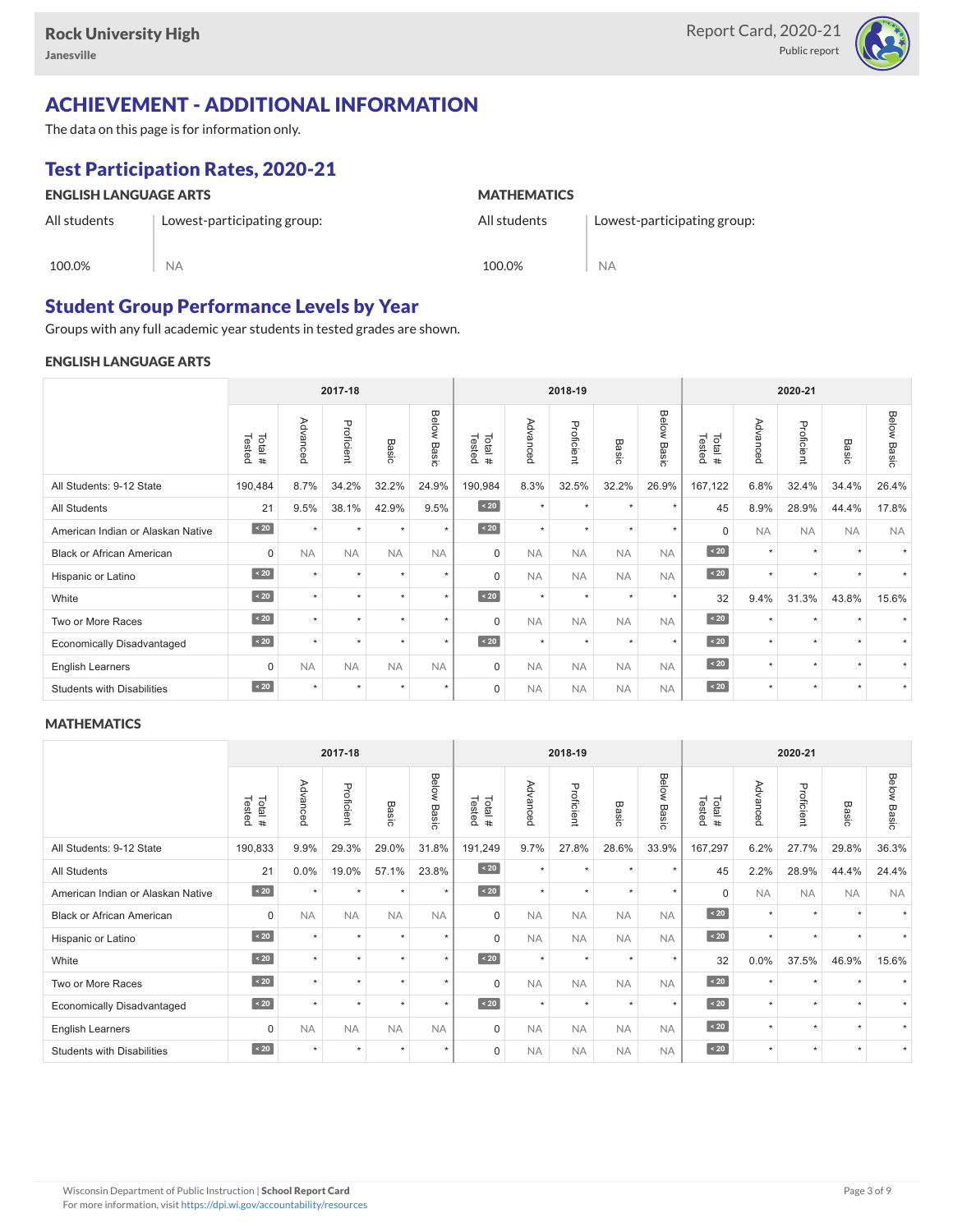

## **GROWTH**

This priority area measures year-to-year student progress on statewide tests. It uses a value-added model that seeks to control for circumstances beyond the influence of educators. A high value-added score means that on average students in the school are progressing more quickly than other, similar students. Growth is scored from 0 to 100 to match the other priority areas and is a conversion from the roughly 0 to 6 value-added score.

### Priority Area Score



## Student Group Value-Added (for information only)

Value-added scores cover an approximately 0-6 range. Higher scores mean greater positive impact. A score of 3.0 is average. Group size is shown in parentheses. Groups with fewer than 20 students are not displayed. Shaded boxes indicate higher-than-average scores.

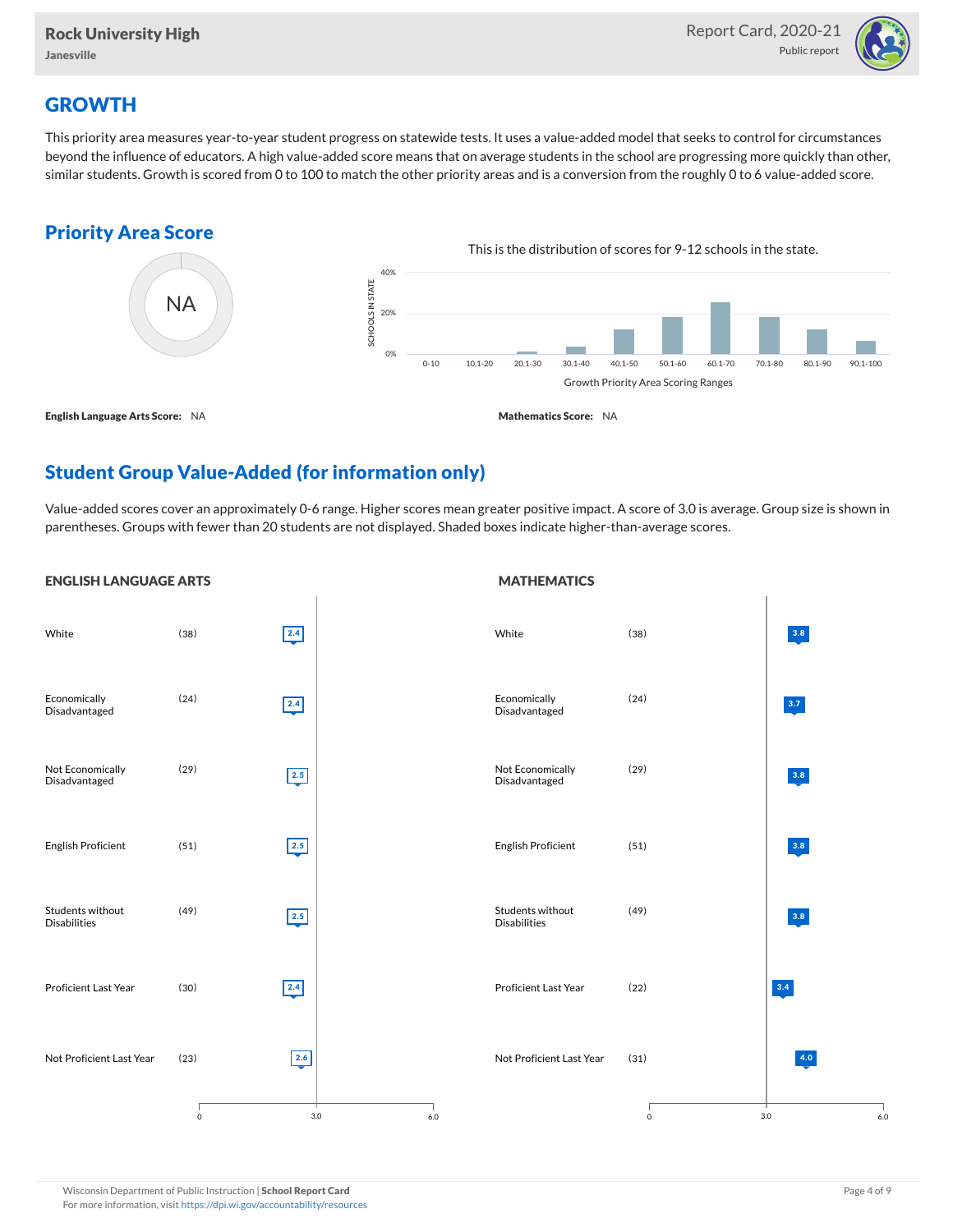

## TARGET GROUP OUTCOMES

This priority area examines outcomes for students with the lowest test scores — the Target Group. It is designed to promote equity by helping schools focus on learners who need the most support while also improving outcomes for all students. The priority area score combines component scores for achievement, growth, chronic absenteeism, and attendance or graduation rate. Data are not displayed when target groups have fewer than 20 students.

### Priority Area Score



### Component Scores

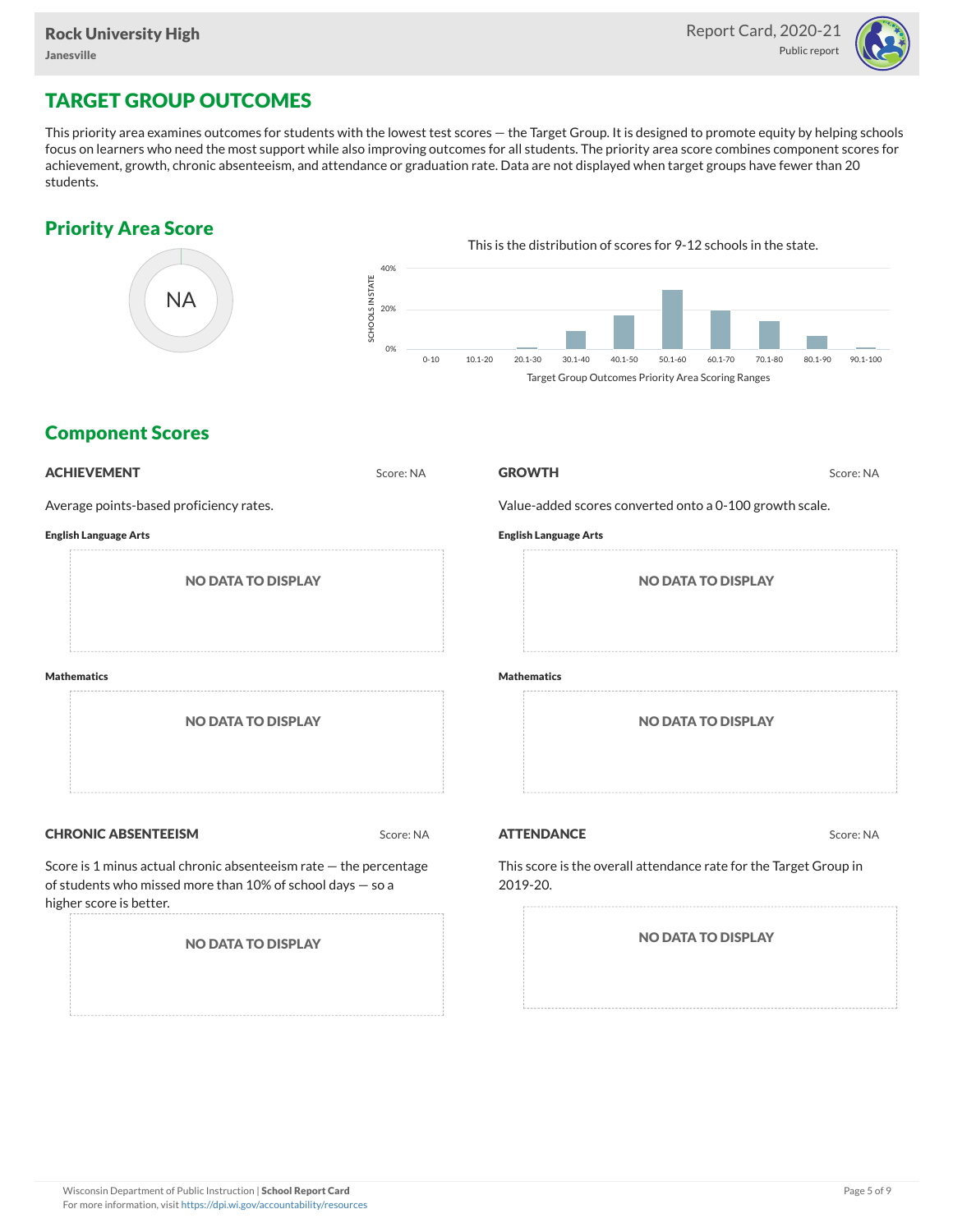

## ON-TRACK TO GRADUATION

This priority area indicates how successfully students are progressing toward completing their K-12 education. The score combines component scores for measures of student engagement and achievement.

#### Priority Area Score



#### Component Scores

| <b>CHRONIC ABSENTEEISM</b>                                                                                                                                     | Score: NA | <b>SCHOOL-WIDE ATTENDANCE</b>                                           | Score: NA |  |  |  |  |
|----------------------------------------------------------------------------------------------------------------------------------------------------------------|-----------|-------------------------------------------------------------------------|-----------|--|--|--|--|
| Score is 1 minus actual chronic absenteeism rate $-$ the percentage<br>of students who missed more than 10% of school days $-$ so a<br>higher score is better. |           | This score is the overall attendance rate for the school in 2019-20.    |           |  |  |  |  |
| <b>NO DATA TO DISPLAY</b>                                                                                                                                      |           | <b>NO DATA TO DISPLAY</b>                                               |           |  |  |  |  |
| <b>3RD GRADE ENGLISH LANGUAGE ARTS</b><br>Average points-based proficiency rates.                                                                              | Score: NA | <b>8TH GRADE MATHEMATICS</b><br>Average points-based proficiency rates. | Score: NA |  |  |  |  |
| <b>NO GRADE 3</b>                                                                                                                                              |           | <b>NO GRADE 8</b>                                                       |           |  |  |  |  |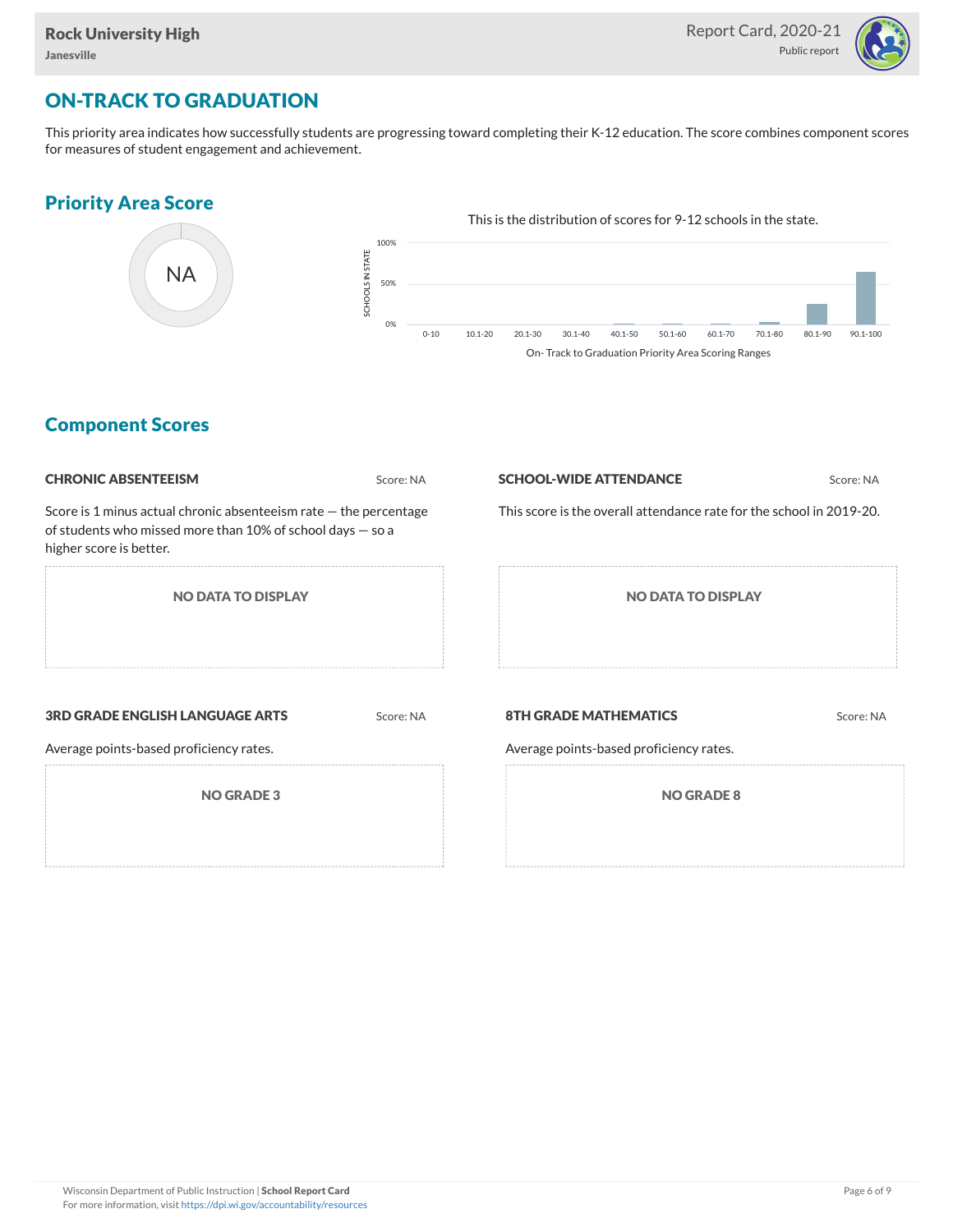

# ON-TRACK TO GRADUATION - ADDITIONAL INFORMATION

This page provides additional detail about chronic absenteeism and graduation and is for information only.

## Student Group Chronic Absenteeism Rates, Single-Year

|                                   | 2017-18     |           | 2018-19         |           | 2019-20         |       |  |
|-----------------------------------|-------------|-----------|-----------------|-----------|-----------------|-------|--|
|                                   | Students    | Rate      | <b>Students</b> | Rate      | <b>Students</b> | Rate  |  |
| All Students: 9-12 State          | 265,727     | 18.9%     | 265,360         | 18.9%     | 264,745         | 17.9% |  |
| <b>All Students</b>               | 47          | 29.8%     | 23              | 34.8%     | 60              | 31.7% |  |
| American Indian or Alaskan Native | $\sim 20$   | $\star$   | $\sim 20$       | $\star$   | $\sim 20$       |       |  |
| <b>Black or African American</b>  | $\sim 20$   | $\star$   | $\Omega$        | <b>NA</b> | $\sim 20$       |       |  |
| Hispanic or Latino                | $\leq 20$   | $\star$   | $\sim 20$       | $\star$   | $\angle 20$     |       |  |
| White                             | 42          | 31.0%     | $\angle 20$     | $\star$   | 47              | 29.8% |  |
| Two or More Races                 | $\sim 20$   | $\star$   | $\sim 20$       | $\star$   | $\sim 20$       |       |  |
| <b>Economically Disadvantaged</b> | $\angle 20$ | $\star$   | $\sim 20$       | $\star$   | 23              | 43.5% |  |
| <b>English Learners</b>           | 0           | <b>NA</b> | $\Omega$        | <b>NA</b> | $\angle 20$     |       |  |
| <b>Students with Disabilities</b> | $\sim 20$   | $\star$   | $\sim 20$       | $\star$   | $\vert$ < 20    |       |  |

## Student Group Graduation Rates

This table shows for each of two cohorts the percentage of students starting high school together who graduated by 2019-20. The four-year rate pertains to students who started high school four years earlier, and the seven-year rate pertains to students who started seven years earlier.

|                                   |                    | Four-year cohort graduation rate |           | Seven-year cohort graduation rate |           |           |  |  |  |
|-----------------------------------|--------------------|----------------------------------|-----------|-----------------------------------|-----------|-----------|--|--|--|
|                                   | Students in cohort | Graduates                        | Rate      | Students in cohort                | Graduates | Rate      |  |  |  |
| All Students: 9-12 State          | 66,987             | 60,500                           | 90.3%     | 65,509                            | 60,787    | 92.8%     |  |  |  |
| <b>All Students</b>               | $\sim 20$          | $\star$                          | $\star$   | $\angle 20$                       | $\star$   |           |  |  |  |
| American Indian or Alaskan Native | $\sim 20$          |                                  |           | $\Omega$                          | <b>NA</b> | <b>NA</b> |  |  |  |
| Asian                             | $\Omega$           | <b>NA</b>                        | <b>NA</b> | $\angle 20$                       | $\ddot{}$ |           |  |  |  |
| Hispanic or Latino                | $\sim 20$          | $\ddot{}$                        | $\star$   | $\angle 20$                       | $\star$   |           |  |  |  |
| White                             | $\sim 20$          | ٠                                | ٠         | $\sim 20$                         | $\ddot{}$ |           |  |  |  |
| <b>Economically Disadvantaged</b> | $\sim 20$          | $\star$                          | $\star$   | $\angle 20$                       | $\star$   |           |  |  |  |
| <b>English Learners</b>           | $\Omega$           | <b>NA</b>                        | <b>NA</b> | 20                                | $\ddot{}$ |           |  |  |  |
| <b>Students with Disabilities</b> | $\sim 20$          | $\star$                          | $\star$   | $\angle 20$                       | $\star$   |           |  |  |  |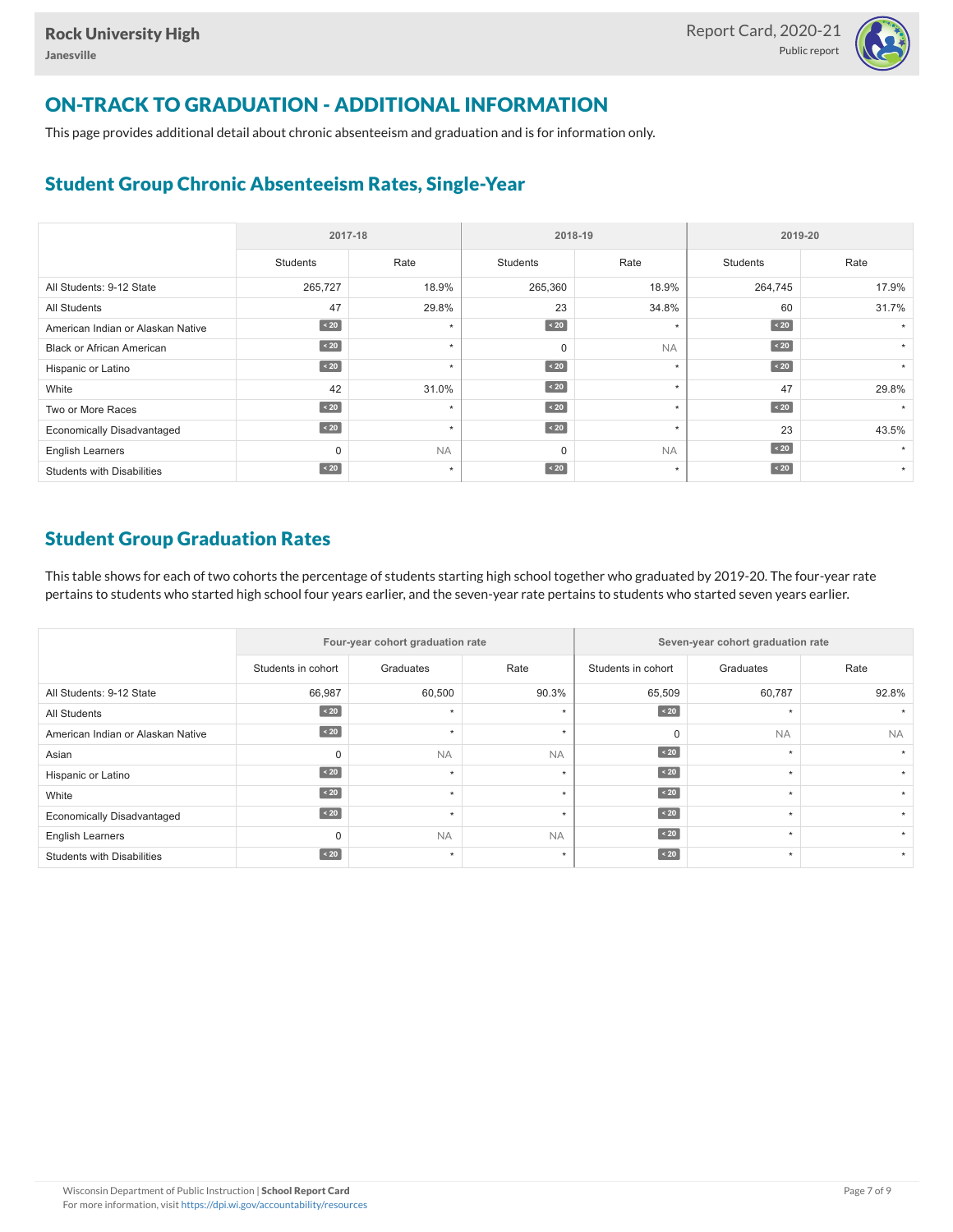

## POSTSECONDARY PREPARATION, 2019-20

Section 115.385 (d)1.-5., Wis. Stat., requires report cards to include data on pupil participation in various postsecondary preparation opportunities. All data are for grades 9-12. This is for information only and does not affect scores. Course and program data are reported by schools and districts to DPI, and this is the first time these data are included on report cards. Please use caution when interpreting these data. Asterisks replace all-student participation data if the school enrolled fewer than 20 students.

### Participation by Type of Postsecondary Preparation

| <b>ADVANCED COURSES</b>                                                     |                             | <b>DUAL ENROLLMENT</b>                         |                             | <b>INDUSTRY-RECOGNIZED</b><br><b>CREDENTIALS</b> |                                 | <b>WORK-BASED LEARNING</b> |                                                               |  |
|-----------------------------------------------------------------------------|-----------------------------|------------------------------------------------|-----------------------------|--------------------------------------------------|---------------------------------|----------------------------|---------------------------------------------------------------|--|
| School                                                                      | State                       | School                                         | State                       | School                                           | State                           | School                     | State                                                         |  |
| 18.6%                                                                       | 19.2%                       | 27.1%                                          | 17.8%                       | 0.0%                                             | 1.4%                            | 0.0%                       | 2.4%                                                          |  |
| 13 students successfully<br>completed at least one<br>Advanced Placement or |                             | 19 students successfully<br>enrollment course. | completed at least one dual | recognized credential.                           | No students earned an industry- |                            | No students participated in a<br>work-based learning program. |  |
|                                                                             | International Baccalaureate |                                                |                             |                                                  |                                 |                            |                                                               |  |

#### Student Group Participation

course.

This table compares the percentages of students in the school participating in different types of postsecondary preparation opportunities with the percentages for the state. All groups present in the school are shown. Total student enrollments are given for reference.

|                                   | <b>Total # Enrolled</b> |              | <b>Advanced Courses</b> |              | <b>Dual Enrollment</b> |              | Industry-Recognized<br><b>Credentials</b> |       | <b>Work-Based Learning</b> |              |
|-----------------------------------|-------------------------|--------------|-------------------------|--------------|------------------------|--------------|-------------------------------------------|-------|----------------------------|--------------|
|                                   | School                  | <b>State</b> | School                  | <b>State</b> | School                 | <b>State</b> | School                                    | State | School                     | <b>State</b> |
| American Indian or Alaskan Native | $\angle 20$             | 3,044        | $\star$                 | 7.7%         | $\star$                | 12.3%        | $\star$                                   | 0.5%  | $\star$                    | 0.9%         |
| <b>Black or African American</b>  | $\sim 20$               | 24,232       | $\star$                 | 11.5%        | $\star$                | 9.9%         | $\star$                                   | 0.3%  | $\star$                    | 0.8%         |
| Hispanic or Latino                | $\sim 20$               | 31,812       | $\star$                 | 14.7%        | $\star$                | 14.1%        | $\star$                                   | 0.9%  | $\star$                    | 1.4%         |
| White                             | 55                      | 188,332      | 21.8%                   | 20.8%        | 23.6%                  | 19.7%        | 0.0%                                      | 1.6%  | 0.0%                       | 2.8%         |
| Two or More Races                 | $\leq 20$               | 9,226        | $\star$                 | 16.1%        | $\star$                | 13.3%        | $\overline{ }$                            | 1.1%  | $\star$                    | 1.4%         |
| <b>Economically Disadvantaged</b> | 25                      | 97,617       | 20.0%                   | 11.0%        | 20.0%                  | 13.7%        | 0.0%                                      | 0.8%  | $0.0\%$                    | 1.7%         |
| <b>English Learners</b>           | $\sim 20$               | 13,412       | $\star$                 | 8.7%         | $\star$                | 14.1%        |                                           | 0.5%  | $\star$                    | 1.3%         |
| <b>Students with Disabilities</b> | $\sim 20$               | 34,473       | $\star$                 | 2.9%         | $\star$                | 10.2%        | $\star$                                   | 0.5%  | $\star$                    | 1.4%         |